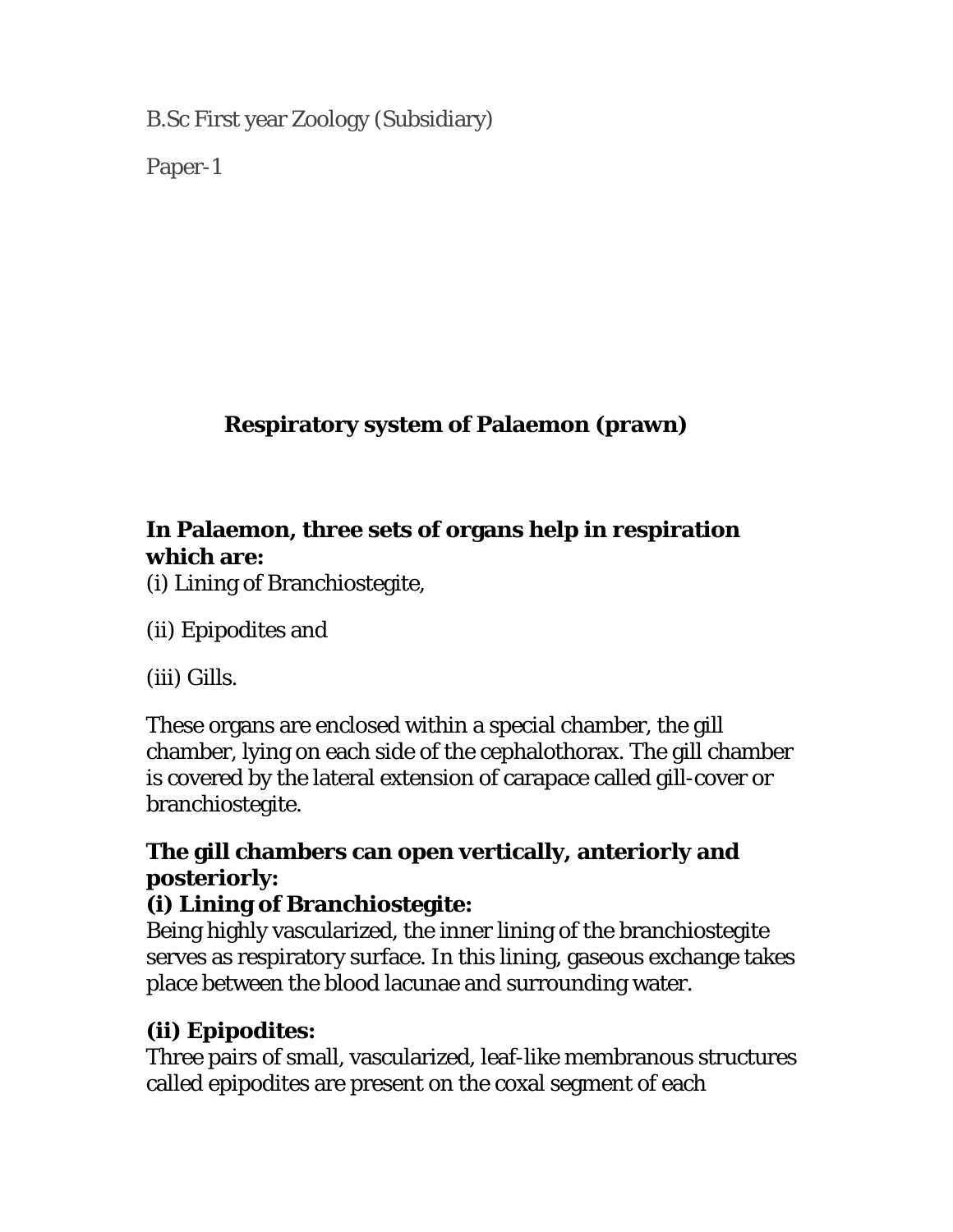maxilliped. These organs lie in the anterior part of the gill- chamber and carry out respiratory functions like the primitive gills.

#### **(iii) Gills:**

Gills are primary respiratory organs in prawn. On each lateral side of the cephalothorax and beneath the branchiostegites, there are eight gills, each attached with the thoracic wall by a gill-root. Seven of these eight gills are serially arranged, while the eighth gill remains concealed under the second one on its dorsal side.



Fig. 2.57 : Respiratory organs (Gills) of Palaemon. Note that the branchiostegite of one side has been removed to expose the gill-chamber.

The gills are crescent-shaped and their sizes increase gradually from the anterior to the posterior direction. Each gill has a slender axis or base on which double rows of rhomboidal leaf-like gill-plates are arranged like the pages of a book. These types of gills are called phyllobranch.

Histologically, the gill base has three layers — the outer most cuticle the middle epidermis and the inner most connective tissue mass. Each gill-plate consists of mono layer of two types of alternately arranged cells — pigmented and transparent. This cell layer remains covered by cuticle on either side.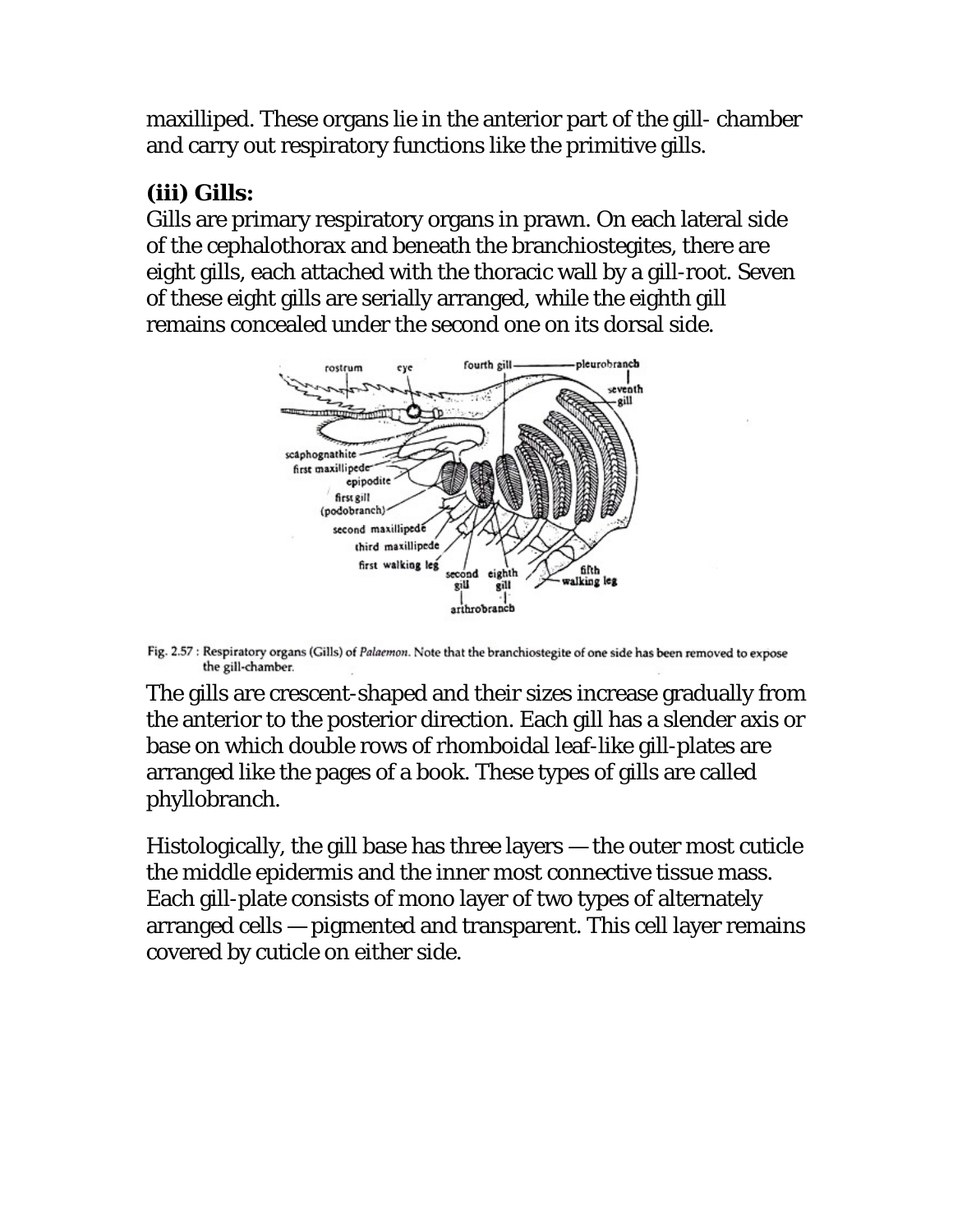

Fig. 2.58 : A pleurobranch.

#### **According to the position of origin, the gills are of three types:**

(i) Podobranch (Greek: podos, foot; branch, gill) — the first gill from anterior side is podo branch which rem

#### **According to the position of origin, the gills are of three types:**

(i) Podobranch (Greek: podos, foot; branch, gill) — the first gill from anterior side is podo branch which remains attached with the coxa of the second maxillipede.

(ii) Arthro-branch (Greek: Arthros, jointed) — attached with the arthroidal membrane of third maxillipede. Second and eighth gills are arthrobranch.

(iii) Pleuro-branch (Greek: Pleuros, side) — attached with the outer border of the thorax and over the articulating surface of the walking legs. Third to seventh gills are pleuro-branch.

In prawn, the gills are highly vascular. Two lateral and one median longitudinal blood channels pass throughout the length of gill base. The lateral channels are interconnected by numerous transverse channels.

Slender marginal channels originate from the lateral channel and cover the entire margin of each plate. It then opens within the